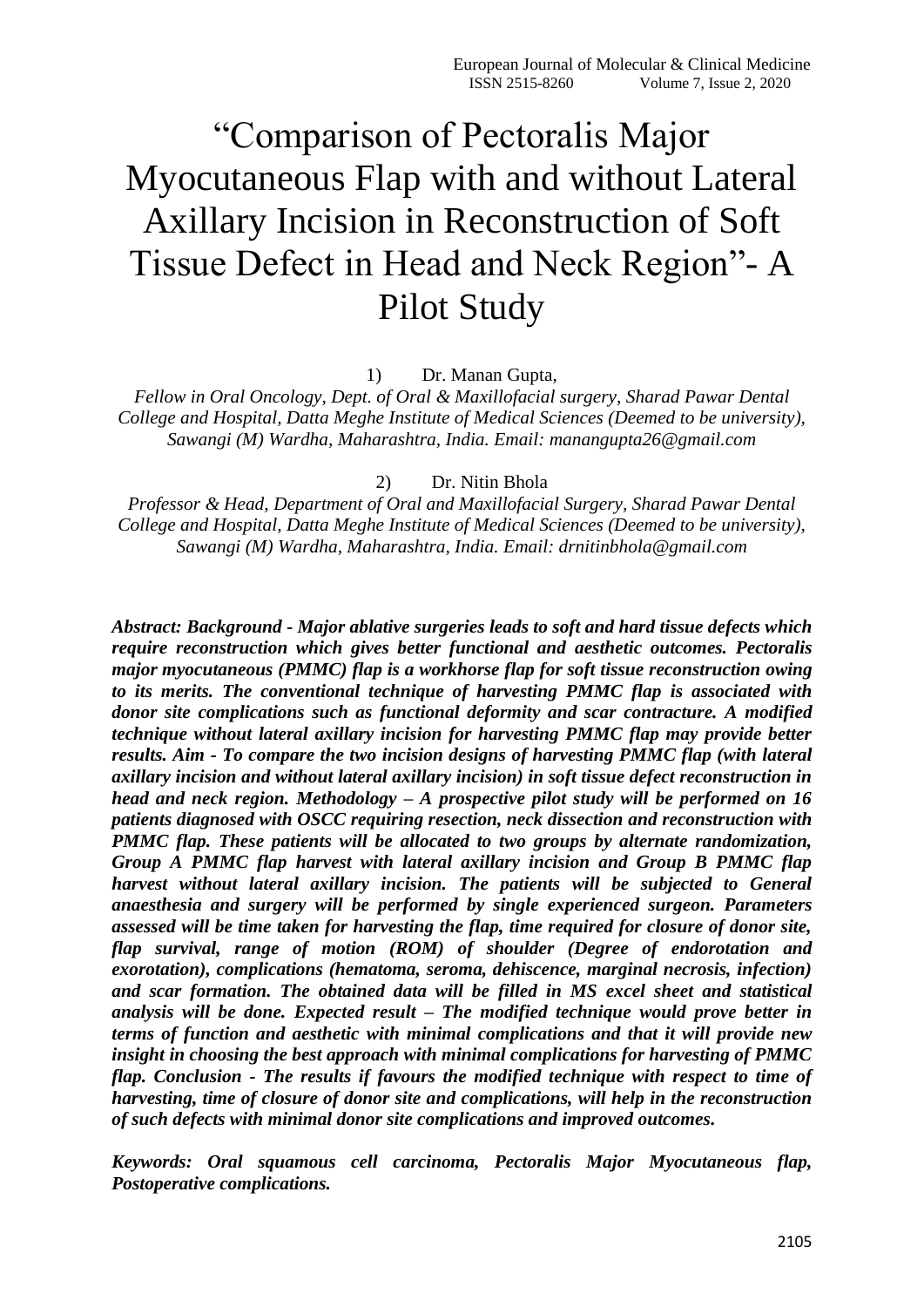#### **Introduction:**

Cancer treatment of head and neck region creates large defects requiring reconstruction of all the lost structures and this remains a challenge for the surgeons. Such defects requires functional and aesthetic repair that aids in patients to return to social life and to their capacity of work. Various reconstruction options of these defects are local flaps, pedicle flaps and microvascular flaps. Free flap is considered to be "gold standard" as it enhances the reconstruction of both bone and soft tissue defects. However due to its fewer limitations such as prolonged surgery and exposure to general anaesthesia, surgical expertise, high cost and general health of the patients they are not used in many centres.

Therefore, pedicle flaps play a major role in developing countries. Among all the flaps, the pectoralis major myocutaneous (PMMC) flap, supplied by thoracoacromial artery is the most versatile and reliable flap. It was introduced by Ariyan in 1979 and has since then become a "workhorse" for reconstruction of soft tissue defects. PMMC flap provides adequate soft tissue volume, large skin paddle, proximity to the surgical site, short operating time, ease of execution, and can be performed as a double team approach and also donor site remains away from the normal pathway of spread of HNF cancers. Harvesting PMMC flap with conventional technique using a lateral axillary incision gives good access but is associated with complications such as scar formation, contracture causing deformity of the thoracic wall, functional limitation, and partial to complete necrosis of its skin paddle. The percentage of complications found is 48.9%. Therefore to avoid these complications and safely harvest a PMMC flap, a modified technique of harvesting PMMC flap can be used that eliminates the lateral axillary incision thereby reducing the complication rates.

 No studies have yet been reported in literature comparing the harvesting of PMMC flap with and without lateral axillary incision. Hence we intend to compare two incision designs (skin paddle with and without lateral axillary incision) for harvesting PMMC flap in reconstruction of soft tissue defect in head and neck with the hypothesis that the modified technique gives better results in terms of minimal complications than the classical PMMC flap.

#### *Objectives:*

- 1. To compare the time taken for harvesting of flap and closure of donor site in both the groups.
- 2. To assess and compare the various post operative flap and donor site complications in both the techniques.

#### *Methodology:*

 The present prospective pilot study will be conducted in the inpatient Department of Oral & Maxillofacial Surgery, Acharya Vinoba Bhave Rural Hospital, Sawangi (Meghe), Wardha during Oct 2019 to April 2020. The study will be conducted in accordance with the Helsinki declaration and its later amendments or comparable ethical standards and after approval by the institutional ethical guidelines prescribed by Central Ethics Committee on Human Research (C.E.C.H.R.) of Datta Meghe Institute of Medical Sciences **(Ref No-DMIMS(DU)/IEC/Dec-2019/8608).** 

This study will be conducted on 16 systemically healthy patients diagnosed with oral squamous cell carcinoma (OSCC) requiring cancer resection and reconstruction with PMMC flap, which will be allocated equally in 2 groups by alternate randomization irrespective of age, gender, disease and treatment characteristic and who will be electively posted for ablative tumor resection, neck dissection and reconstruction with PMMC flap.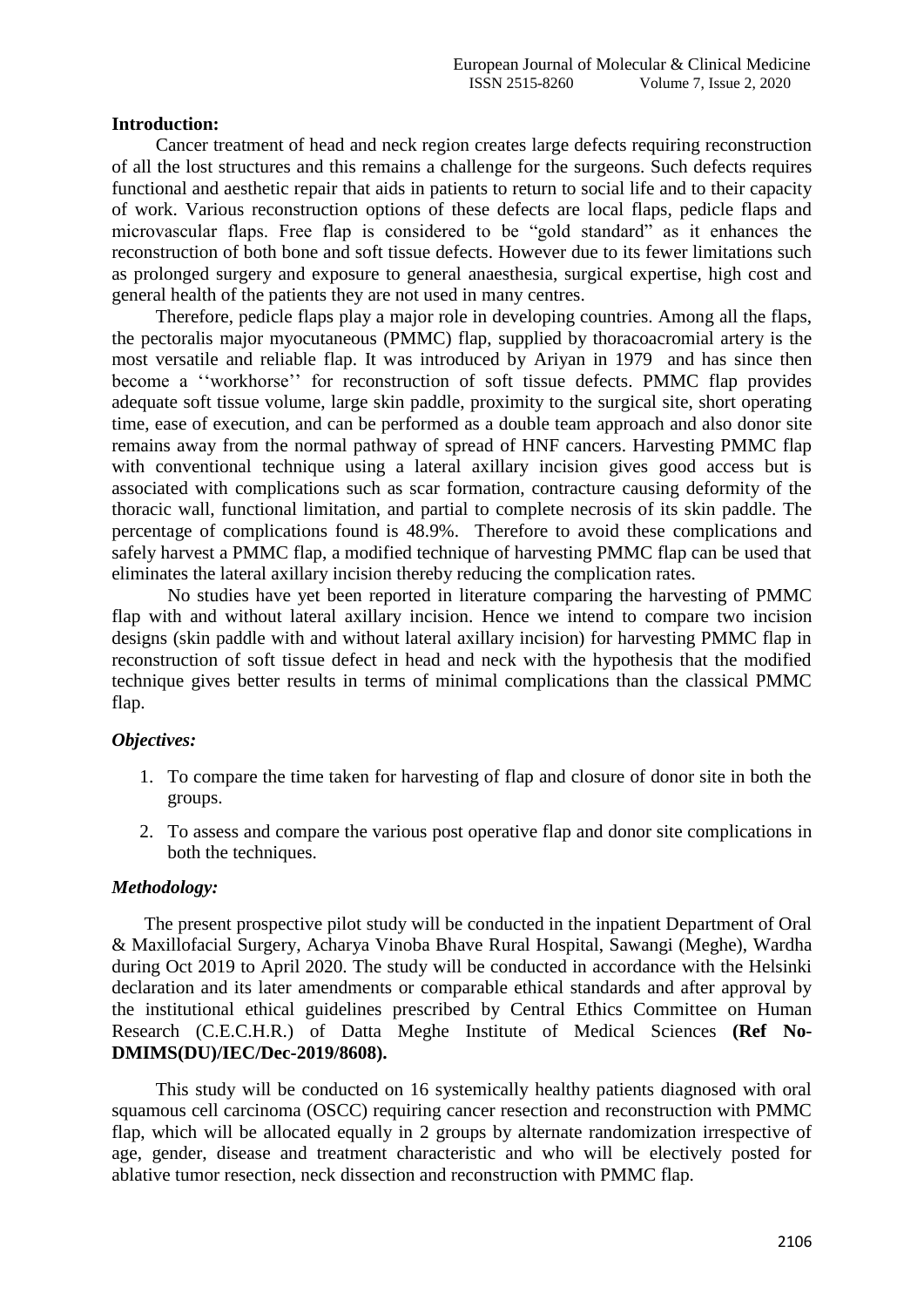**Group A (n=8)**, PMMC flap harvesting with lateral axillary incision (Control group).

**Group B (n=8)**, PMMC flap harvesting without lateral axillary incision (Study group).

## *Inclusion Criteria:*

- 1. Defects requiring reconstruction with PMMC flap in patients with OSCC.
- 2. ASA category I and II

## *Exclusion Criteria:*

- 1. Immuno-compromised patients
- 2. History of radiotherapy to head, neck & chest region
- 3. Salvage surgeries
- 4. Patients with poland syndrome

#### *Consent:*

 Every patient will explained about the procedure and will be asked to give written informed consent. (**Annexure I)**

#### *Clinical examination:*

Assessment of the cases will be done preoperatively by obtaining case history and clinical examination. Range of motion (ROM) of shoulder (degree of endorotation and exorotation), will be examined preoperatively for each patient in both the groups.

#### *Surgical Protocol:*

Fitness for all the patients will be obtained following which patients would be subjected to surgery under general anaesthesia. Resection of tumour will be done with a clear soft tissue and bony margins based on clinical and radiographic assessment. Neck dissection will be performed (SND or MRND) as planned for each patient. Spinal accessory nerve will be identified in each case and would be preserved. The specimens will be sent for quick frozen section analysis. After assuring clear margins, defect size will be measured and marking for PMMC flap would be done. Based on the random allocation of patients to respective group, PMMC flap will be harvested. All the surgeries will be performed by a single experienced surgeon. Evaluation of parameters will be done by 1 independent observer. These members will not be further involved in the study analysis.

#### *Surgical Technique:*

**Harvesting of PMMC flap with lateral axillary incision (Group A)**

*Figure 1-* **Harvesting of PMMC flap with lateral axillary incision**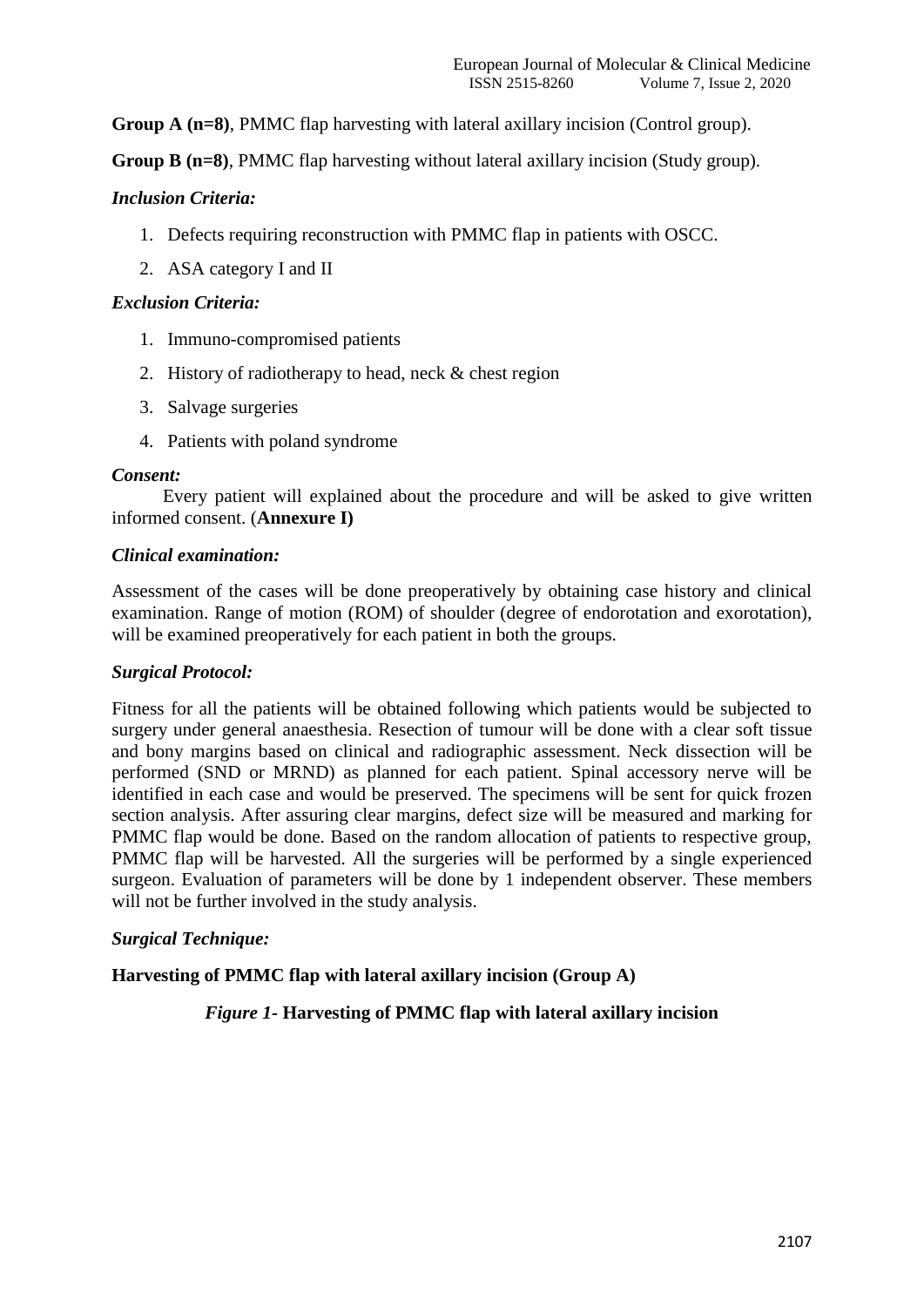

 A marking for a skin paddle will be done after measuring the defect size. Lateral axillary incision will be marked from the the skin paddle to the region of insertion of the muscle at the humerus. The incision will be given and dissection would be continued towards the pectoralis fascia. Laterally dissection will be performed to identify the free margin of the muscle. Superiorly and medially the muscle will be indentified at its clavicular and sterna origin. The elevation of entire muscle would be carried leaving 1cm cuff of muscle lateral to sterum and insertion in the humerus. Pedicle on the under surface of the muscle will be identified. The dissection will be carried out till the clavicle followed by identification of deltopectoral groove and cephalic vein. Complete disinsertion will be done by sacrificing the muscle from the humerus. Then a tunnel will be created through the neck to pass and rotate the myocutaneous flap into the recipient bed. Vacuum drains will be placed in the donor site, hemostasis would be achieved and closure will be done in 2 layers using 2-0 vicryl for muscle closure and 2-0 ethilon for skin closure.

#### **Harvesting of PMMC flap without lateral axillary incision (Group B)**

#### *Figure 2-* **Harvesting of PMMC flap without lateral axillary incision**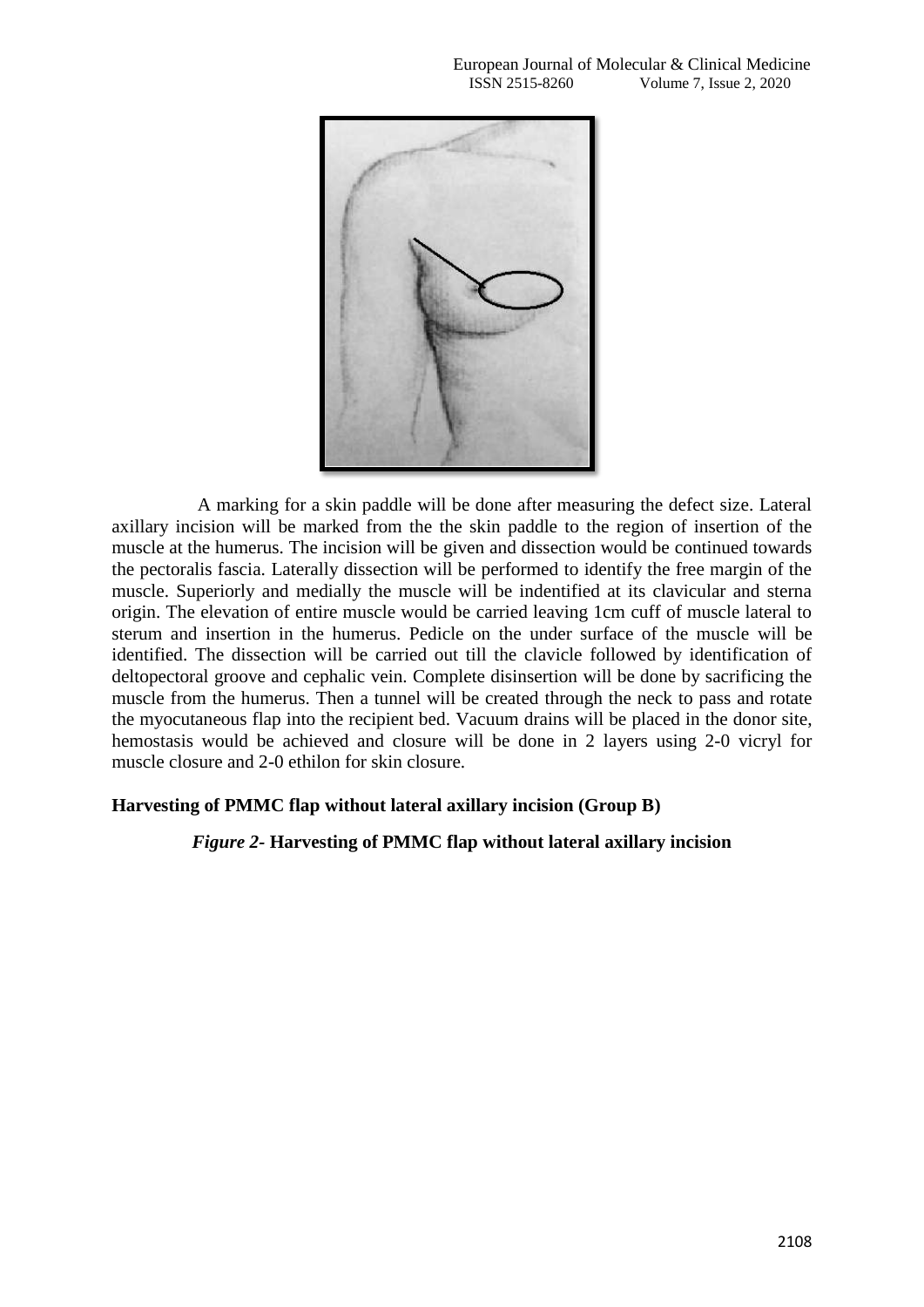

 Harvesting of PMMC flap in the modified technique will be without a lateral axillary incision. The size of defect will be measured and skin paddle over chest would be marked. Tunnel will be created through the neck incision into the chest. Skin paddle will be cut till muscle fibers would be seen. The dissection will be performed to expose the muscle upto the clavicle, which will communicate with the tunnel created through neck incision. Large retractors will be used to retract the skin. Laterally the muscle will be identified. The muscle will be raised and vascular pedicle would be visualized, further pectoralis major muscle will be cut on either side of the vessel and then a 1.5-2cms incision will be given, just medial to axillary fold to expose the insertion of pectoralis major muscle then complete disinsertion will be performed by detachment of muscle fibers from its humeral attachment. The myocutaneous flap will then be passed through a tunnel into the neck and rotated into the recipient tissue bed. Vacuum drains will be placed in the donor site, hemostasis would be achieved and closure will be done in 2 layers, 2-0 vicryl for muscle closure and 2-0 ethilon for skin closure.

Following the harvesting of PMMC flap and tunneling through neck to recipient bed, suturing of the flap will be done, mucosa to flap with 3-0 vicryl and skin to flap with 3-0 ethilion. Dressing of the surgical site will be done and patient would be reversed. Overnight nasoendotracheal intubation will be kept to maintain the airway. Regular dressing will be performed for each patient.

#### *Evaluation:*

Following parameters will be assessed:- INTRA OPERATIVE-

- 1. Time taken for harvesting of flap
- 2. Time required for closure of donor site.

#### POST OPERATIVE-

- 1. Flap survival- 0- No flap loss,
	- 1- Partial flap loss (<50%) and
	- 2- Total flap loss (>50%).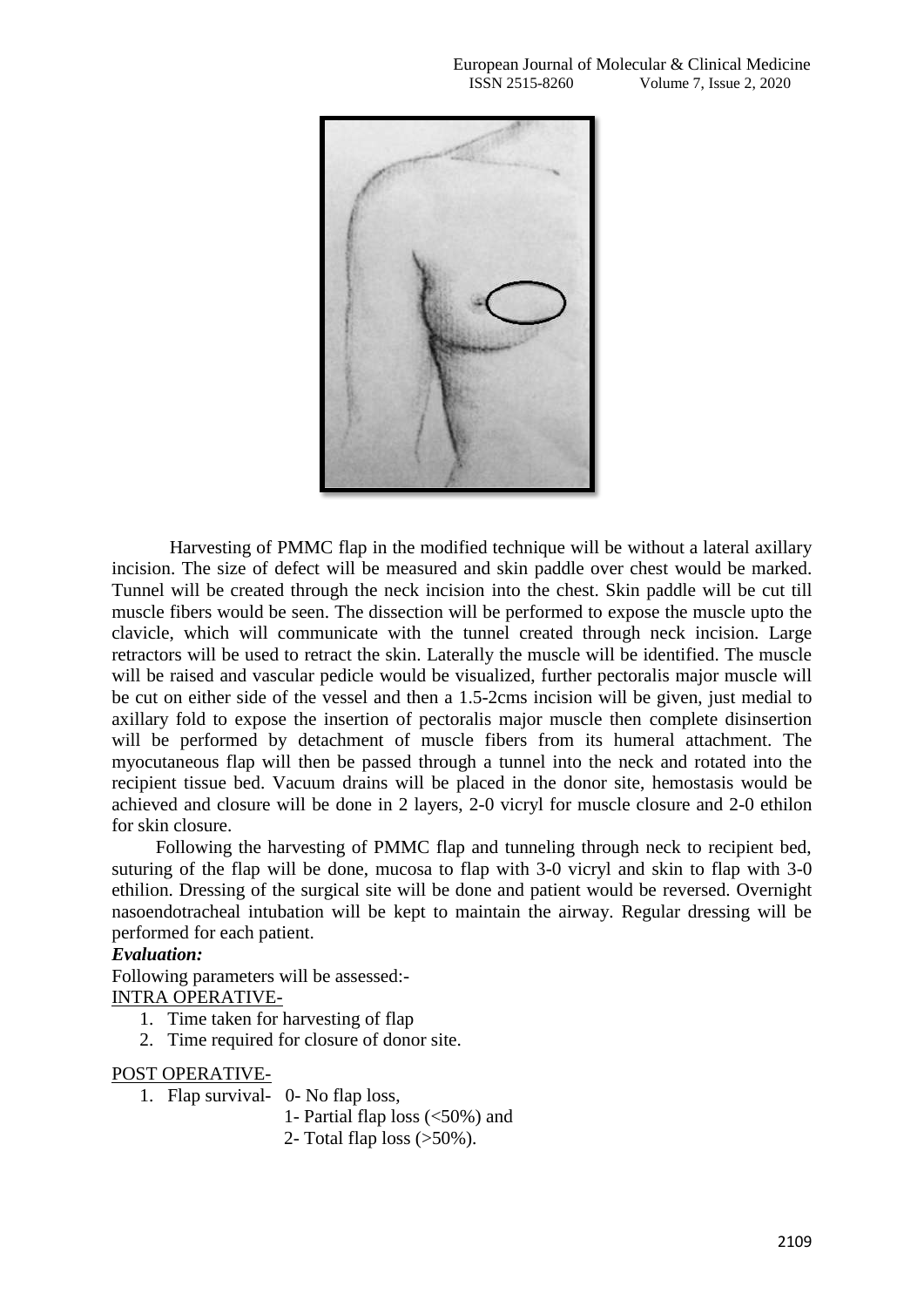- 2. Range of Motion of the shoulder (ROM) will be observed post operatively at 2 month follow up by 1 single examiner. The **degree of endorotation** will be rated as: reach of dorsal surface of hand Coccyx region  $= 1$ Lower back  $= 2$  and Area between the scapulae  $= 3$ The **degree of exorotation**: palm of hand reaches Forehead  $= 1$ Occipital area =2 and  $Neck = 3$
- 3. Donor Site complications: Hematoma, seroma, infection, marginal necrosis, dehiscence and scar formation

**The Stony Brook Scar Evaluation Scale (SBSES) 2007**

| <b>Scar Category</b> |                                       | Score |
|----------------------|---------------------------------------|-------|
|                      | $>2$ mm                               |       |
| Width                | $\leq$ 2mm                            |       |
|                      | Elevated or depressed                 |       |
| Height               | Flat                                  |       |
|                      | Darker than surrounding skin          |       |
| Colour               | Same or lighter than surrounding skin |       |
|                      | Present                               |       |
| Suture marks         | Absent                                |       |
|                      | Poor                                  |       |
| Overall appearance   | Good                                  |       |
| <b>Total Score</b>   | (Out of 5)                            |       |

## *Table 1-* **Stony Brook Scar Evaluation Scale (SBSES) 2007**

Scar formation over donor site will be examined post operatively at 2 month follow up by 1 single examiner, in accord with Stony Brook Scar Evaluation Scale.

Statistical analysis will be done using descriptive and inferential statistics using chisquare test and student's unpaired t test.

# **Expected Outcome:**

PMMC flap is considered the most reliable option for reconstruction of soft defect in head, face and neck region. Conventional technique was commonly practiced however recently minimal access procedures for flap harvest are being increasingly used without compromising the reconstruction goals. If superiority of skin paddle without lateral axillary incision is established, it will provide a new insight in choosing the best approach with minimal complications for harvesting of PMMC flap.

#### **Discussion:**

 In India oral cancer is major concern due to rampant use of tobacco products, failure of legislation to control it and general dental neglect. Treatment of oral cancer is usually surgery and it is challenging due to large defects created after tumor removal that require reconstruction.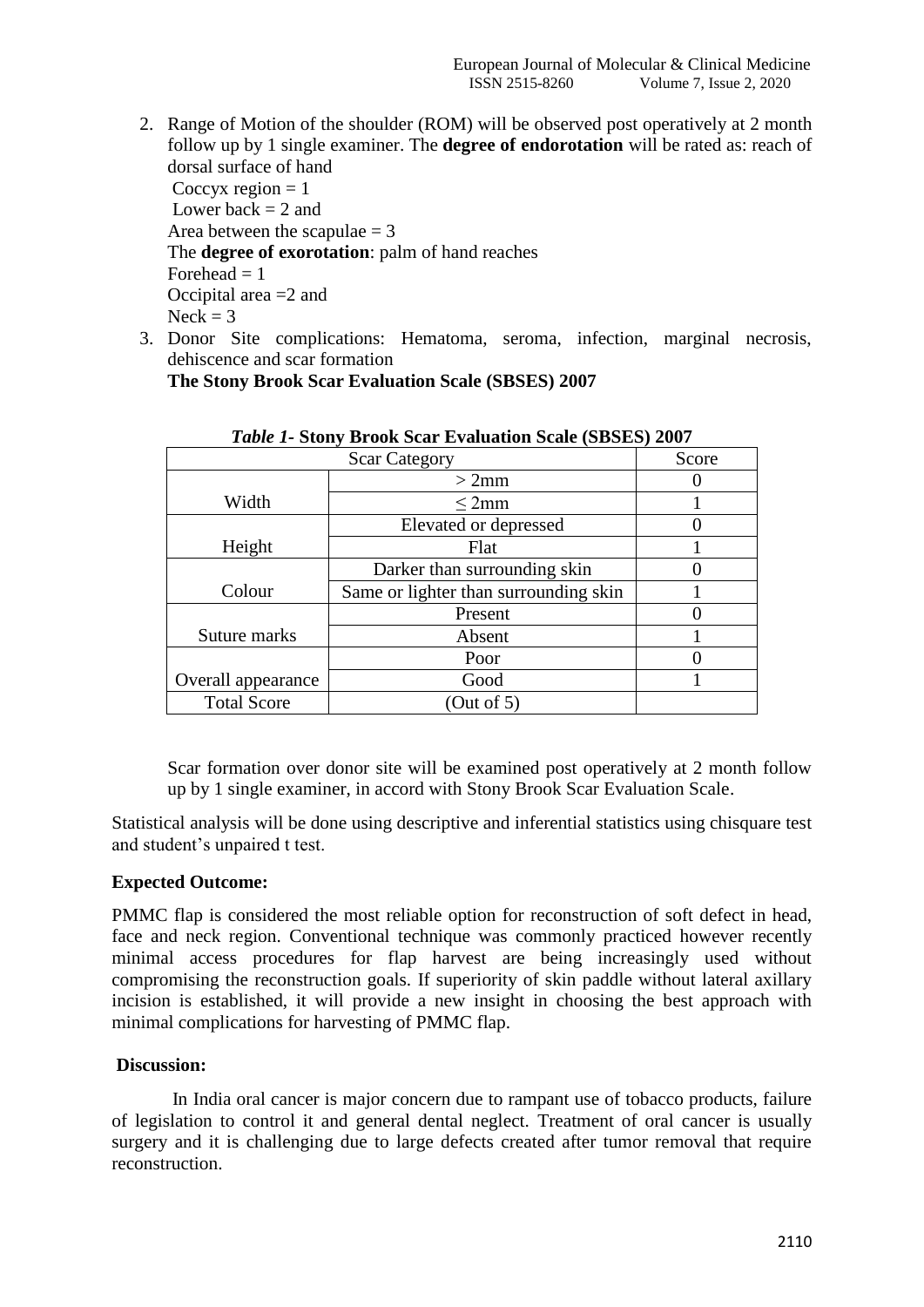Though free tissue transfer is most acceptable option for the reconstruction of complex bone and soft tissue defects in head neck region, PMMC flap still serves as a ‗‗workhorse'' flap in developing countries owing to its advantages..

 Harvesting PMMC flap with conventional technique using a lateral axillary incision gives good access but is associated with complications such as scar formation, contracture causing deformity of the thoracic wall, functional limitation (range of motion of shoulder), and partial to complete necrosis of its skin paddle. Therefore to avoid these complications and safely harvest a PMMC flap, a modified technique of harvesting PMMC flap can be used that eliminates the lateral axillary incision thereby reducing the complication rates.

*El-Marakby HH (2006)* reported time for harvesting flap and insetting to be 80±29 minutes (45-120 minutes).*Coruh A (2006)***Error! Bookmark not defined.** *and Metgudmath RB et al (2013)* reported 100% flap survival whereas *Gadre KS et al (2013)* reported 14% cases of complete loss and 28 % of partial loss of flap. *Refos JW et al (2016)***Error! Bookmark not**  defined. reported morbidity of shoulder after PMMC flap harvest, after SND. PMMC flap harvesting cause impaired abduction. *Ramakrishnan VR et al (2009)* reported 1.2% (n=1) case of each hematoma and dehiscence in donor site. Bhola et al reported on role for bilobed/bipaddled pectoralis major myocutaneous flap for single-stage immediate reconstruction of post ablative oncologic full-thickness defects of the cheek NDOUYANG, C. J et al.

#### **Conclusion:**

Major Head and neck soft tissue defects are commonly reconstructed using PMMC flap. This study will compare two techniques for harvesting PMMC flap – the conventional technique with lateral axillary incision and the modified technique without lateral axillary incision. The results if favours the modified technique with respect to time of harvesting, time of closure of donor site, flap survival and complications, will help in the reconstruction of such defects with minimal donor site complications and improved outcomes.

# *References:*

- [1] S. Ariyan, "The pectoralis major myocutaneous flap. A versatile flap for reconstruction in the head and neck," Plastic and Reconstructive Surgery, vol. 63, no. 1, pp. 73–81, 1979.
- [2] Coruh A. Pectoralis Major Musculocutaneous Flap With Nipple-Areola Complex in Head and Neck Reconstruction Preliminary Results of a New Modified Method. Annals of Plastic Surgery: Volume 56, Number 4, April 2006.
- [3] Jorge Ferreira De Azevedo. Modified pectoralis major Myocutaneous flap with partial
- [4] Preservation of the muscle: A study of 55 cases. Head & neck surgery may/jun 1986.
- [5] Liu M, Liu W, Yang X, Guo H and Peng H. Pectoralis Major Myocutaneous Flap for Head and Neck Defects in the Era of Free Flaps: Harvesting Technique and Indications. Scientific Reports | 7:46256 | DOI: 10.1038/srep46256.
- [6] Menezes MB, Saleh KS, Nakai MY, MaurityDias LP, Kavabata NK, Gonçalves AJ.
- [7] Pectoralis major myocutaneous flap in Head And Neck Surgeryreconstructions: critical analysis. Rev Col Bras Cir 2018; 45(2):e1682.
- [8] Carlson ER. Pectoralis major myocutaneous flap. Oral Maxillofacial Surg Clin N Am 15 (2003) 565–575.
- [9] Chaturvedi P, Pathak KA, Pai PS, Chaukar DA, Deshpande MS, and D'Cruz AK. A Novel Technique of Raising a Pectoralis Major Myocutaneous Flap Through the Skin Paddle Incision Alone. Journal of Surgical Oncology 2004;86:105–106.